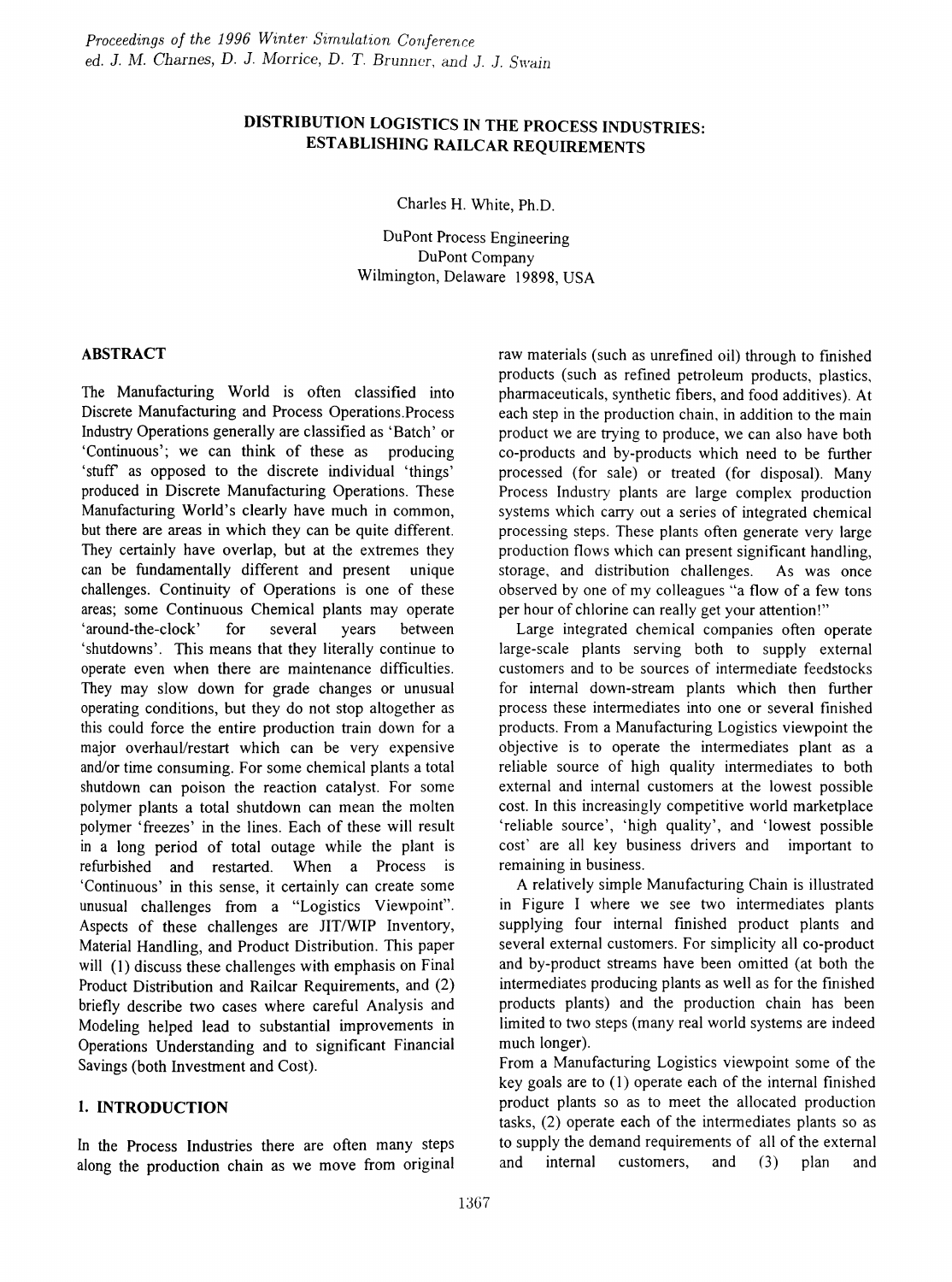

manage the logistics system so that all materials are stored and distributed in a timely and cost effective manner. It is not an easy task to plan and operate such Manufacturing Logistics Chains for a number of reasons, including: (a) all of these plants may be subject to periodic production upsets and/or maintenance slowdowns, (b) the production tasks (such as weekly or monthly production quantities) are not always smooth and constant, (c) the railcar transit times on the distribution routes may vary significantly, and (d) the railcars used for making many of these moves are themselves subject to both unplanned and planned maintenance downtimes. It is in this context we approach the problem of determining the Railcar Requirements for effective low cost logistics operation of Process Industry Production Systems.

At this point you may ask "Why the big focus on Railcar Requirements in Process Industry Operations?". Many of the railcars used to move chemicals, refmed petroleum products, and even foodstuffs are solely dedicated to a single product (sometimes even to a single grade of product) in order to strictly avoid any possible cross-contamination problems. These railcars often represent both a large long-term investment as well as a significant annual operating cost. Many of these fleets are large (sometimes many hundreds of cars in a single fleet supporting a multi-plant system), complex (serving several plants with disparate needs, conditions, and scheduling policies), old (some of these fleets have grown over many years as operations expanded and new customers were added), and they often operate in highly dynamic and variable conditions. This certainly can result in both a challenge and an opportunity. On a positive note our experience has shown that a program of careful analysis, simulation modeling, and coordinated fleet improvements can both reduce costs and improve fleet operations service levels.

### 2. ANALYSIS AND MODELING

Simulation Modeling has proven to be a valuable tool for helping to understand and improve Railcar Fleets. However we need to start by emphasizing that preceding the development of any simulation model there needs to be a careful Operations Analysis that first determines the key questions to be addressed, and then guides information gathering about how the system operates. This information gathering should focus on the system components: how they individually behave, how they interact, the rules for operating the both the individual components and the total system, and all of the sources of uncertainty and variability impacting the performance of the total system. The major operating and scheduling assumptions need to be agreed upon and documented along with all of the relevant data and parameters. The variable parameters need to be studied, the available data needs to be thoroughly analyzed, and additional data often must be gathered and analyzed. It should however be noted that the whole effort doesn't need to wait until all of the data has been gathered and analyzed; some of the model structuring and early development tasks can go along in parallel once the key data gathering tasks have been planned. Approximate data can be used during early model development once the task of gathering and analyzing better data has been agreed upon and people assigned to the task.

When planning for modeling a stochastic (dynamic with variability) system and planning the information gathering tasks, we must strongly focus on the questions the model will be used to address. The issue of level of detail to be in the model is a critical one; this can be the difference between a successful and mediocre modeling activity. Too little detail can lead to an incomplete or even inaccurate model that could lead to erroneous conclusions (or confusion altogether); whereas too much detail can lead to the modeling taking too long, costing too much or even failing altogether by getting bogged down in the detail. Correct balance is important; this can be the difference between success and failure. Certainly this is the case as seen from the eyes of the decision makers we are trying to help. This is an area that is sometimes not carefully planned; all novice modelers are cautioned to discuss this with their colleagues before getting 'in too deep'. It is generally better to build a reasonable model fast and to then incorporate additional details as needed to gain realism and get implementation acceptance. However, it is also important that to the best extent possible these details should be considered and weighed early. This means the information can at least be roughly estimated and the model can be built in a fashion that will allow these details to be added without undue difficulty. This is certainly one area where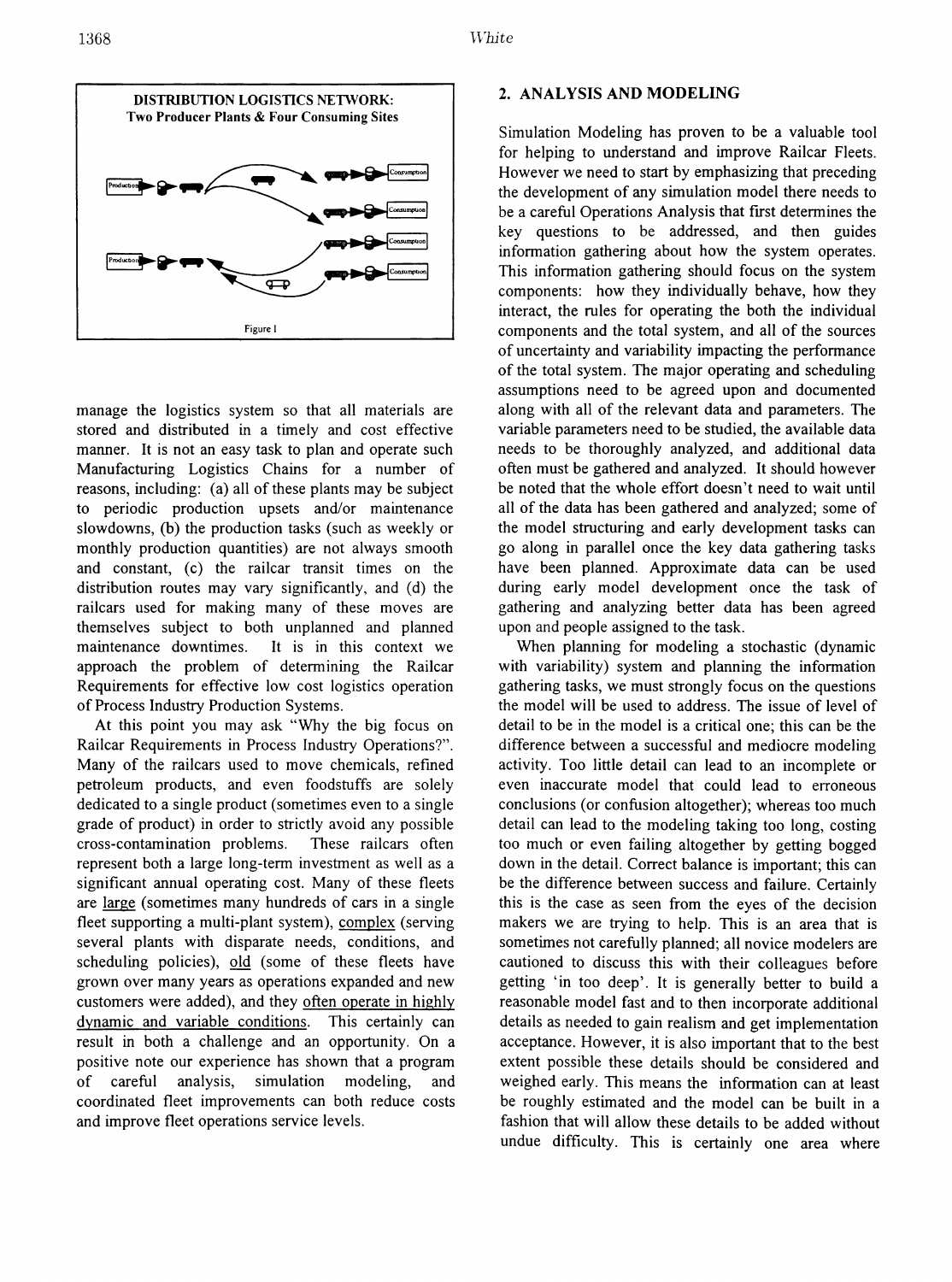consulting with others early is time well spent. Cost effective models are desirable, but avoiding inaccurate models is even more important. There are a number of excellent references available on how to go about planning and carrying out a good valid simulation modeling study. In addition to papers and sessions in the *Winter Simulation Conference Proceedings,* the reader is directed to (1) seek out help from your fellow WSC attendees and (2) to start your literature search with the books Askin, Banks, Harrell, Law, Schriber and Shannon. (See References)

## 3. GENERAL OBJECTIVES

In modeling these railcar fleets what are the key questions we are attempting to address? Generally we want to know the best fleet size under a range of different conditions (different market demand rates, different plant configurations and rates, different travel transit time and variabilities, ...). Do we need to buy/lease more railcars as the business grows? Can we reduce the fleet and still provide continuing good service levels? If we improve maintenance operations can we reduce the fleet? What if we can get better travel transit time? What is the impact of the times cars wait to be unloaded and turned around at the consuming sites will improvements allow us to reduce fleet sizes? What are the major sources of variability and what is their impact of fleet size requirements? What is the impact of buffer tanks - what is the impact if we reduced inventory levels at either or both of the ends of the pipeline?

Many of these questions and our overall objectives can be discussed in the framework of Figure II.



Here we see a simple two plant-site system with just one producing and one consuming plant with buffer tanks at each site; a simple railcar fleet services the material movements between them, and a single maintenance branch-site is present to handle all maintenance on the railcars. Real-world systems, such as in our two case studies discussed later, are certainly bigger and more complex, but in principal they operate essentially the same way. Material is produced, stored in a tank, loaded into a railcar, moved to a consuming site (internal plant or an external customer), unloaded, and used while the railcar is sent back to the/a producing site (in some cases the material is consumed directly from the railcar and the car then can be sent back only after it is emptied and sealed off). In multi-plant systems the issue of where the empty car is sent can be an important one; it may be that the car should go back to where it was originally loaded, or it may be better to send it to another producing site that needs it more urgently. Use of a fleet operating policy that determines where best to send a car each time one is unloaded and available for routing back to a producing site can be powerful. Another important area is often the one of "when" to dispatch a loaded car from a producing site to a consuming site; the specific decision rules and criteria that are used can have a significant effect on service levels for customers throughout the whole system. We could end up with loaded cars in locations where we don't want them if we are not careful about our scheduling and dispatch policies, and as a result, not have the cars available to send to other locations where we do urgently need them.

## 4. TWO CASES STUDIES

Case studies will be used to illustrate two rather different situations where simulation modeling proved to be a valuable tool for helping to achieve significant investment and operating cost savings. Before getting into the specifics of these two cases, I want to strongly note that these successes were very much the result of good team efforts with many varied and valuable contributions. Simulation modeling was the guiding process and a tool for quickly and objectively comparing alternatives, but the system knowledge as well as the ideas to be evaluated came from the manufacturing and logistics members of the team. I am pleased to report that through this good work each of these illustrative cases had savings over \$1 million.

#### 4.1 Tool Set

Our Operations Research Group has been doing simulation modeling for many years. We have used a wide range of simulation modeling tools across the full range of computers. We started on the early engineering and technical computers, moved to mainframes, then to VAX's, and now work primarily on high-end PC's. There are many good simulation modeling tools available these days and we use several of them. However, in undertaking any important modeling job, it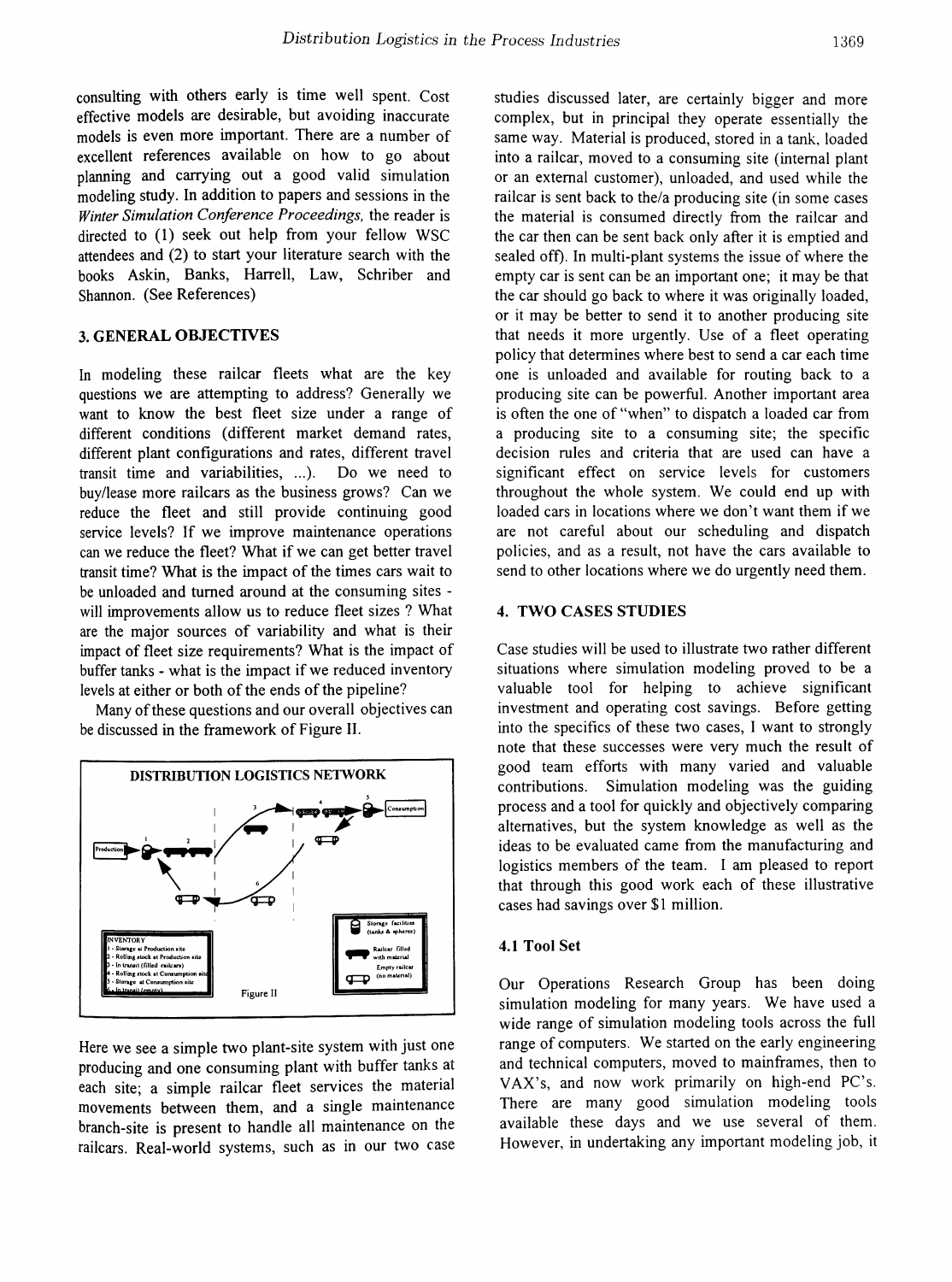is important to first focus on a good understanding of the problem needs, and, to then be sure to select a tool with enough power to deal with all aspects of the problem. By all aspects, I include both technical capability and user interface features.

We have found that Pro-Model is a good tool for our Manufacturing Logistics modeling work. It has many "user friendly" features and, even more importantly, it has sufficient modeling power (both modeling constructs and language capabilities) to allow us to model very complex systems. In addition to these modeling features three additional important capabilities for us are: the ability to read external files, to generate graphic presentations, (via its own features and by exporting to spreadsheet packages), and very importantly the ability to present concurrent dynamic animations. These dynamic animations have three advantages that we fmd important: (1) they clearly help us with initial management buy-in and help the team "sell the job", (2) they help the whole team work together by serving as excellent communication aids and debugging tools and then (3) they help the team efficiently evaluate alternatives and gain good acceptance for the conclusions. Certainly I must note animation is not a substitute for the careful review and analysis needed to thoroughly debug a model and reach statistically valid conclusions from a stochastic simulation. This solid analysis defmitely must be carried out by modelers, but the whole team will often not be a part of this. Dynamic animations can greatly help other team members understand the complexity and variability of the system interactions, this can result in their feeling much more comfortable with the statistical based conclusions. The active support, based en this visual evidence, by the nonmodeling members of the team can be an enormous strength during the implementation phase. It is often their strong recommendations that really 'wins the day' with the key decision makers.

# 4.2 CASE 1: Evaluating Expansion Requirements

In this case the situation involved two large production sites (with a total annual capacity of over 200 million pounds) supplying five internal consuming sites plus a significant number of external customers. The business was doing well and a planned expansion was scheduled to come on-stream with a 20% annual capacity increase. There were people who believed this would require also adding 20% more railcars to handle the distribution logistics; others believed the needs would be smaller, and some who felt that because of the complexity the railcar expansion needs would be even higher.

Based on previous successes involving modeling work we were asked to join the logistics team to help

them determine the railcar needs under a number of different scenarios. This was important to the business as a 20% increase would add close to 35 more cars to the fleet at a cost that could be \$ 4.4 MM. In addition to the investment required for more railcars, a fleet increase would also increase the annual operating costs (more cars to be maintained, etc...), and there would be a significant dollar value tied up in the material that would be in these cars. Clearly there was incentive to fmd the best fleet size under different possible operating scenarios.

The final version of the model is quite large and detailed, but the essence is still quite well captured in Figure I (which shows a multi-plant system as discussed above). A very noteworthy point is that for this specific model we now have tied it to a separate Production Planning/Scheduling Model (a Mathematical Programming based Optimization Model) that produces a time phased Master Schedule which is used to drive the Logistics Simulation Model. Thus for each time period (week, month,...) we have both a planned production task for each of the two producing sites and planned demand quantities for each of the consuming sites, internal plants and external customers.

The simulation then is a more detailed dynamic model that is driven by the Master Schedule, but it also takes into account additional details such as equipment outages, transit time delays, plant car loading limitations, care maintenance activities/delays, and other sources of variability too detailed to explore further in this forum. Suffice it to say that each of the internal producing and consuming plants is modeled in some detail and each of the external customers is modeled focusing on the demand and the 'time spent at the location for car movements and unloading'. As you can well imagine it required a real a team effort to gather this information, and there was significant variability in the data so uncertainty was modeled carefully.

One of the areas that we found requiring a thorough team exploration is the one of dispatching policies. Specifically, the consuming plants have monthly production goals, fmite storage capacity, periodic production slow-downs (for maintenance type activities), and they are supplied by railcars that have rather long and variable transit times. Specifically, for instance, we had good transit time data showing times ranging from 5 to 29 days along one of the frequently traveled routes. In general these routes pass through several rail yards and most of the time delays are at these "pass off" points; the cars can be significantly delayed when passing from one rail carrier to another. Now the dispatch policy question is simply "what set of conditions(rules) should cause us to send a car from a producing site to the consuming site?"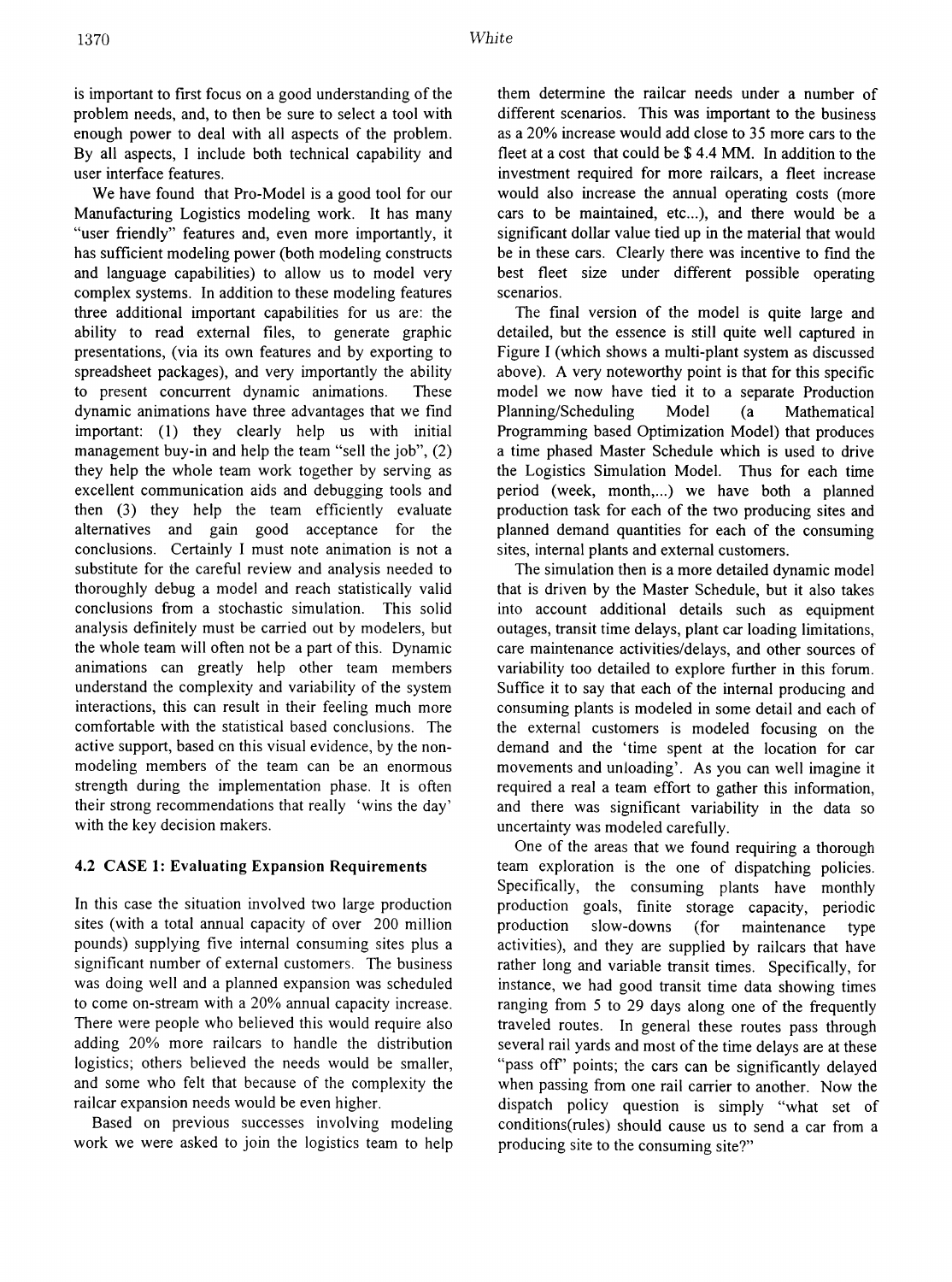A set of overlapping and sometimes contradictory rules had evolved since this was a large and complex system (there were two large plants supplying several consuming sites). All of these were well intentioned and shared the goal of keeping the system running smoothly. However, taken altogether they sometimes did not produce the best results. Sometimes cars were sent to consuming sites that were already well supplied (with adequate material on hand and cars on the way) while other plants were running low. Some people felt more cars were necessary to insure smooth operations and timely distribution; others felt it was possible to meet service needs without buying additional cars.

In the model we explicitly treated: (1) periodic plant slow-downs and shut-downs (i.e. planned and unplanned),  $(2)$  plant car load/unload limitations  $(i.e.$ only x cars could be handled per day) , (3) car maintenance delays (i.e. cars were taken out of service for both planned and unplanned maintenance), (4) random car transit times (i.e. these were often not standard well-behaved distributions), (5) plant storage capabilities (these were varied via cases) and (6) car dispatch scheduling rules.

After running many scenarios the team concluded that (1) we did not need to add more railcars to the 200+ car fleet in order to meet distribution needs as the new capacity came on-stream, (2) that specific improvements in transit times and customer stay times were possible, and (3) that further fleet improvements were possible by using a better set of coordinated dispatch policies. These, plus other fleet utilization ideas, have improved asset utilization with a bottom line impact of \$4.4 MM of avoided new investment, \$225,000 of reduced operating cost, and the added benefit of avoiding the additional material that would have been sitting in those new railcars, plus the team gained a better understanding of the distribution system to the point that new opportunities on the "spot market" could be pursued (considered a significant benefit by the business ).

## 4.3 CASE II: Fleet Consolidation

The second case involves a simpler system with one producing plant feeding four consuming plants (three internal and one external). These plants were for historical reasons fed with cars "owned" by the consuming plants. The key business driver for digging into this situation was that a significant number of the cars were reaching the replacement point and had to be replaced at a potential cost of several million dollars. The business leaders were open to a thorough analysis and recommendation on the most economic way to maintain service levels. Maintaining service was critical, but reducing the needed new investment was also important if possible.

Each of the five plants was individually modeled with focus on outages, rate variations, and car movement and load/unload capabilities. Much of the focus was on upset conditions at the plants and on the rail dispatch and transit time aspects. The cars were not all identical; due to differences in size (some cars were too big for some plants), filling attachments (some cars had unusual placement of the filling nozzles), some cars could not be used at some of the plants.

The model was fairly detailed so that cars were only sent on 'legal routes' where the car both met the size restrictions and had appropriate load/unload attachments. Car maintenance was incorporated and was actually based on car age and condition. In addition to the size/attachment, the model dealt with the policy issue of which cars were available to be used for each of the plants. This way cases could be run with different fleet consolidation rules. For instance, the cars servicing the external customer were kept in a separate pool in almost all of the cases analyzed; whereas, the cars originally dedicated to the other three plants were consolidated in different ways as the team evaluated different alternatives. It was possible when running cases to allow plant A's cars to be used by plant B, but not vice-versa.

In this model there was a strong focus on individual car characteristics and differences so each car was actually modeled as a separate entity. This way there was no ambiguity about which cars could service the different plants or pass over specific rail routes. In addition, this allowed for maintenance activity to focus on the individual cars which differed in age and total miles traveled.

Good work by the entire team on analyzing the system, determining car and plant differences, establishing innovative ways to deal with upset conditions, and modeling the entire system lead to great success. By consolidating part of the fleet, finding creative ways of handling unusual plant upsets, and improving fleet operations, the team was able to recommend a 25% fleet reduction and thus avoid a \$1 MM investment in new railcars.

### 5.0 CONCLUSION

Process Industry Operations are frequently large scale plants with continuity characteristics quite different from much of the discrete parts manufacturing and assembly plants. Further, the materials consumed and produced often need to be moved in dedicated railcars across long distances to service plants which do not have large storage tank buffers. This often results in large railcar fleets that are difficult to plan and manage due to many